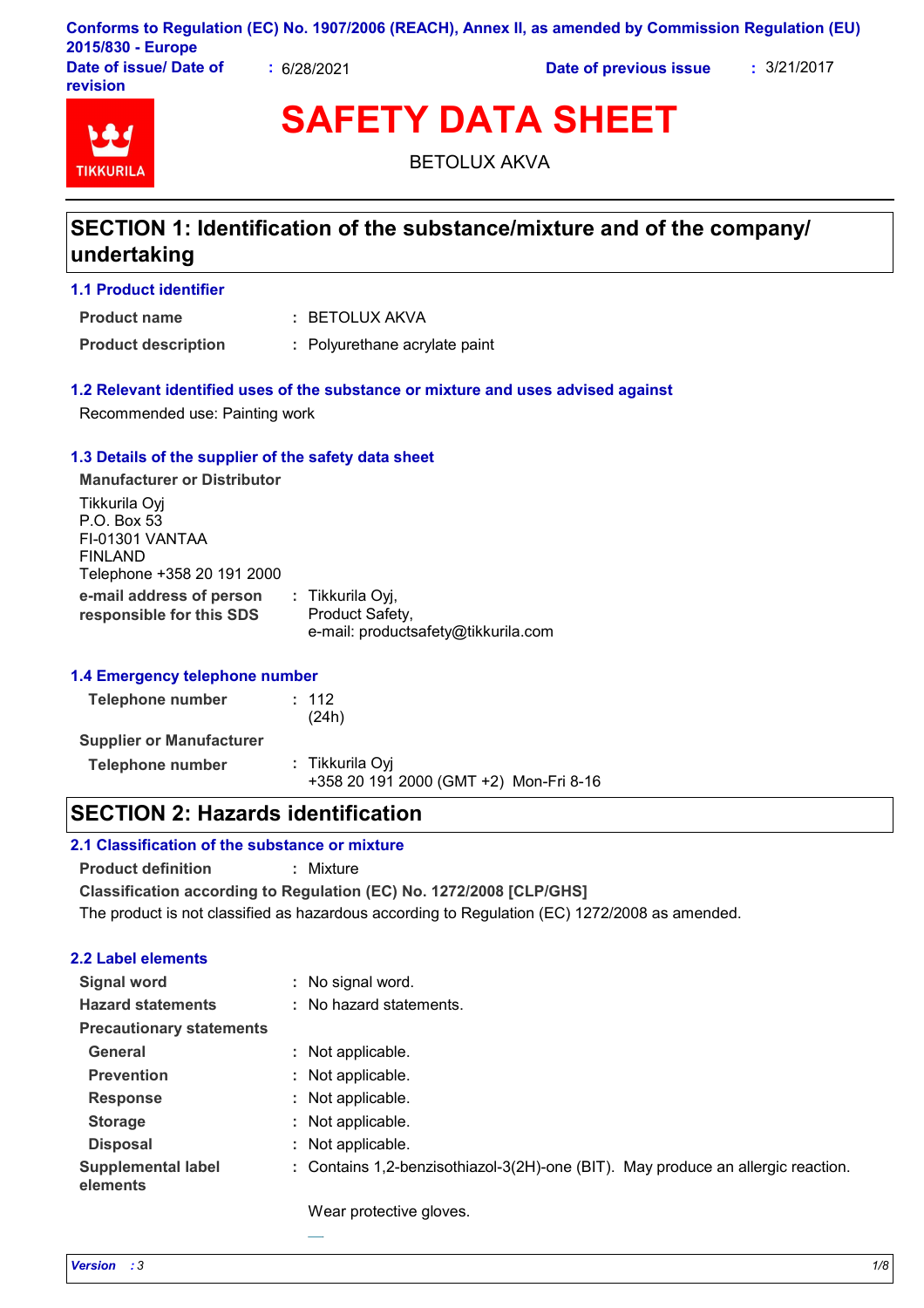*Date of issue/Date of revision 28.06.2021 Date of previous issue 21.03.2017. BETOLUX AKVA*

Warning! Hazardous respirable droplets may be formed when sprayed. Do not breathe spray or mist.

#### **2.3 Other hazards**

**Other hazards which do : not result in classification** : None known.

## **SECTION 3: Composition/information on ingredients**

| <b>3.2 Mixtures</b>                        | : Mixture                       |        |                                                                                                                                                      |              |
|--------------------------------------------|---------------------------------|--------|------------------------------------------------------------------------------------------------------------------------------------------------------|--------------|
|                                            |                                 |        | <b>Classification</b>                                                                                                                                |              |
| <b>Product/ingredient</b><br>name          | <b>Identifiers</b>              | $\%$   | <b>Regulation (EC) No.</b><br>1272/2008 [CLP]                                                                                                        | <b>Notes</b> |
| $\sqrt{2}$ -benzisothiazol-3(2H)-one (BIT) | EC: 220-120-9<br>CAS: 2634-33-5 | < 0.05 | Acute Tox. 4, H302<br>Skin Irrit. 2, H315<br>Eye Dam. 1, H318<br><b>Skin Sens. 1, H317</b><br>Aquatic Acute 1, H400 (M=1)<br>Aquatic Chronic 2, H411 |              |
|                                            |                                 |        | See Section 16 for the full<br>text of the H statements<br>declared above.                                                                           |              |

There are no additional ingredients present which, within the current knowledge of the supplier, are classified and contribute to the classification of the substance and hence require reporting in this section.

There are no additional ingredients present which, within the current knowledge of the supplier and in the concentrations applicable, are classified as hazardous to health or the environment, are PBTs or vPvBs or have been assigned a workplace exposure limit and hence require reporting in this section.

Occupational exposure limits, if available, are listed in Section 8.

Notes, if applicable, refer to Notes given in Annex VI of 1272/2008/EC.

## **SECTION 4: First aid measures**

#### **4.1 Description of first aid measures**

| General             | : In all cases of doubt, or when symptoms persist, seek medical attention. Show this<br>safety data sheet or label to the doctor if possible.                                                        |
|---------------------|------------------------------------------------------------------------------------------------------------------------------------------------------------------------------------------------------|
| Eye contact         | : Check for and remove any contact lenses. Immediately flush eyes with plenty of<br>lukewarm water, keeping eyelids open. Continue to rinse for at least 15 minutes.                                 |
| <b>Inhalation</b>   | : Remove to fresh air.                                                                                                                                                                               |
| <b>Skin contact</b> | : Wash skin thoroughly with soap and water or use recognized skin cleanser. Do<br>NOT use solvents or thinners.                                                                                      |
| Ingestion           | : If accidentally swallowed rinse the mouth with plenty of water (only if the person is<br>conscious). If significant amounts have been swallowed or if symptoms persist,<br>seek medical attention. |

#### **4.2 Most important symptoms and effects, both acute and delayed**

See Section 11 for more detailed information on health effects and symptoms.

Contains:

1,2-benzisothiazol-3(2H)-one (BIT) May produce an allergic reaction.

#### **4.3 Indication of any immediate medical attention and special treatment needed**

None.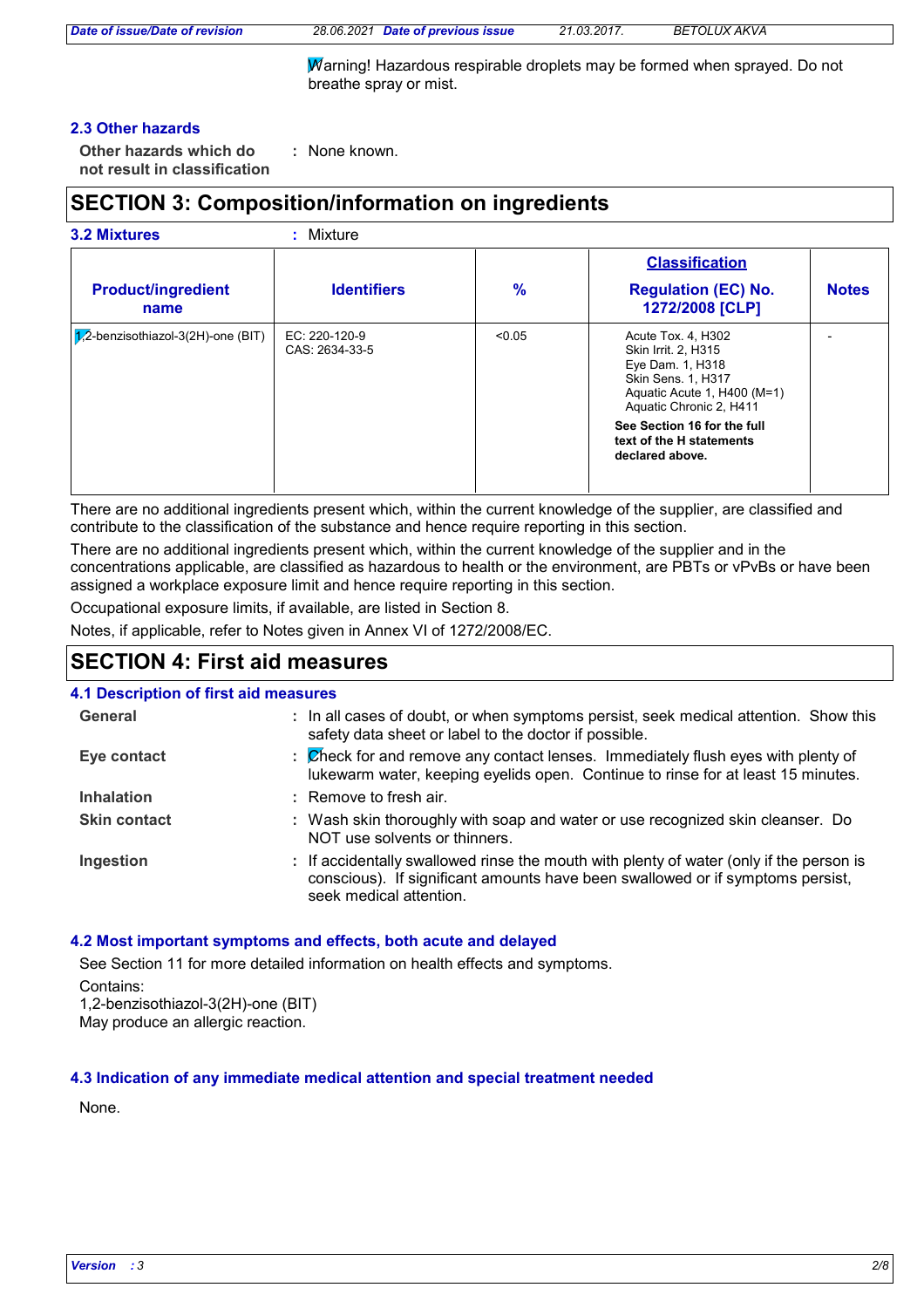## **SECTION 5: Firefighting measures**

| 5.1 Extinguishing media<br><b>Suitable extinguishing</b><br>media | : Use an extinguishing agent suitable for the surrounding fire. Recommended:<br>Alcohol resistant foam, CO <sub>2</sub> , powders or water spray/mist.        |
|-------------------------------------------------------------------|---------------------------------------------------------------------------------------------------------------------------------------------------------------|
| Unsuitable extinguishing<br>media                                 | : Do not use a direct water jet that could spread the fire.                                                                                                   |
|                                                                   | 5.2 Special hazards arising from the substance or mixture                                                                                                     |
| Hazards from the<br>substance or mixture                          | : This product is not classified as flammable. Fire will produce dense black smoke.<br>Exposure to decomposition products may cause a health hazard.          |
| <b>Hazardous combustion</b><br>products                           | : When exposed to high temperatures, hazardous decomposition products may be<br>produced, such as carbon monoxide and dioxide, smoke, oxides of nitrogen etc. |
| <b>5.3 Advice for firefighters</b>                                |                                                                                                                                                               |
| <b>Special protective actions</b><br>for fire-fighters            | : Use water spray to keep fire-exposed containers cool. Do not release runoff from<br>fire to drains or watercourses.                                         |

**Special protective : Appropriate breathing apparatus may be required. equipment for fire-fighters**

## **SECTION 6: Accidental release measures**

| <b>6.1 Personal precautions,</b><br>protective equipment and<br>emergency procedures | : Refer to protective measures listed in sections 7 and 8.                                                                                                                                                                                                               |
|--------------------------------------------------------------------------------------|--------------------------------------------------------------------------------------------------------------------------------------------------------------------------------------------------------------------------------------------------------------------------|
| <b>6.2 Environmental</b><br>precautions                                              | : Do not allow to enter drains, water courses or soil.                                                                                                                                                                                                                   |
| 6.3 Methods and materials<br>for containment and<br>cleaning up                      | : Contain and collect spillage with non-combustible, absorbent material e.g. sand,<br>earth, vermiculite or diatomaceous earth and place in container for disposal<br>according to local regulations. Preferably clean with water or detergent. Avoid using<br>solvents. |
| 6.4 Reference to other<br><b>sections</b>                                            | : See Section 1 for emergency contact information.<br>See Section 13 for additional waste treatment information.                                                                                                                                                         |

## **SECTION 7: Handling and storage**

| <b>7.1 Precautions for safe</b><br>handling                                          | : Avoid contact with skin and eyes. Avoid breathing vapor. Avoid inhalation of dust<br>from sanding. See Section 8 for information on appropriate personal protective<br>equipment. Eating, drinking and smoking should be prohibited in areas where this<br>material is handled and stored. Wash hands before breaks and immediately after<br>handling the product.                                                                           |
|--------------------------------------------------------------------------------------|------------------------------------------------------------------------------------------------------------------------------------------------------------------------------------------------------------------------------------------------------------------------------------------------------------------------------------------------------------------------------------------------------------------------------------------------|
| <b>7.2 Conditions for safe</b><br>storage, including any<br><b>incompatibilities</b> | : Store in original container protected from direct sunlight in a dry, cool and well-<br>ventilated area, away from incompatible materials (see Section 10) and food and<br>drink. Keep container tightly closed. Containers that have been opened must be<br>carefully resealed and kept upright to prevent leakage. Recommended storage<br>temperature is +5°C +25°C. Do not allow to freeze. Store in accordance with local<br>regulations. |
| 7.3 Specific end use(s)                                                              | : None.                                                                                                                                                                                                                                                                                                                                                                                                                                        |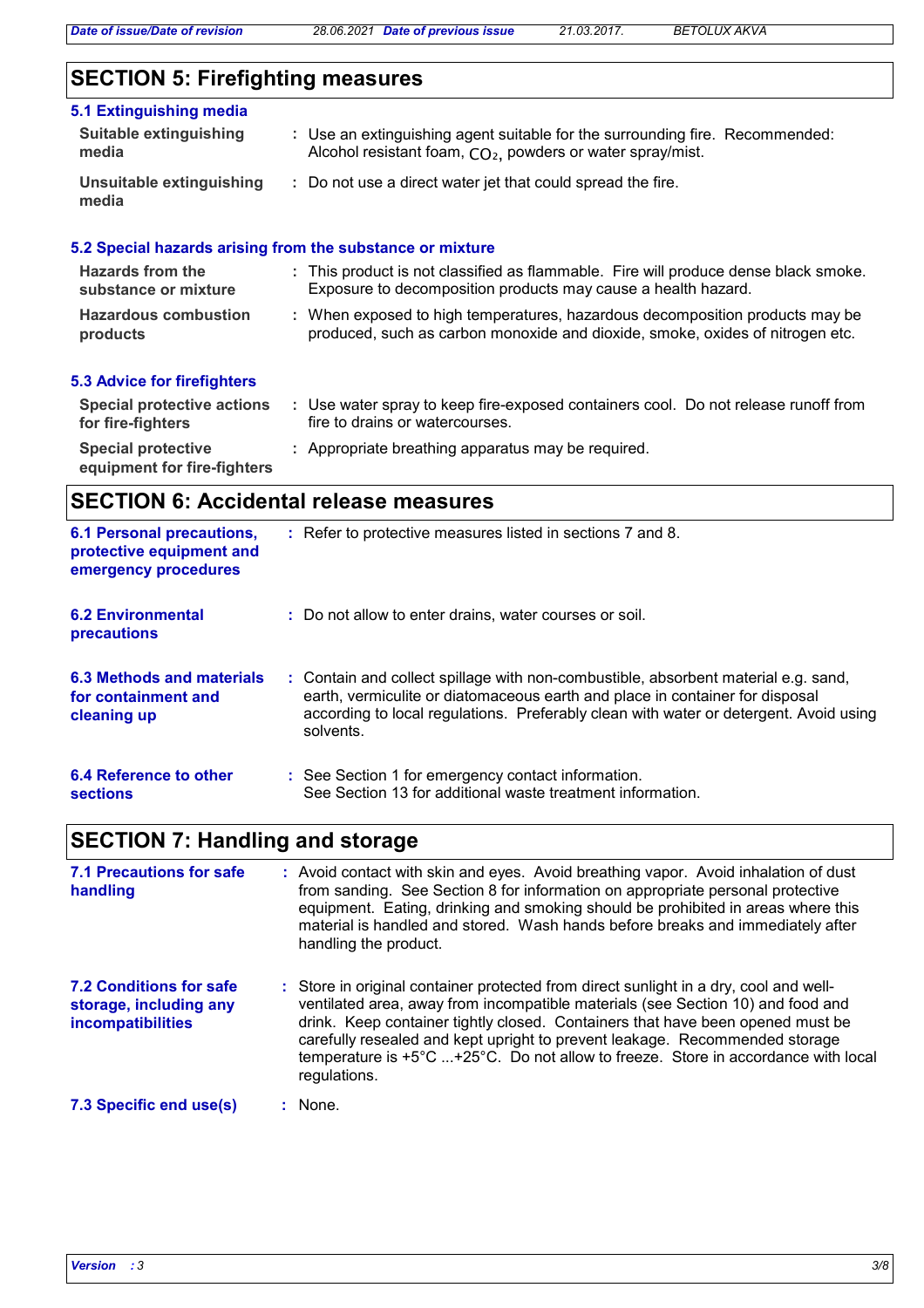## **SECTION 8: Exposure controls/personal protection**

#### **8.1 Control parameters**

No exposure limit value known. **Occupational exposure limits**

**Recommended monitoring procedures**

: If this product contains ingredients with exposure limits, personal, workplace atmosphere or biological monitoring may be required to determine the effectiveness of the ventilation or other control measures and/or the necessity to use respiratory protective equipment.

#### **DNELs/DMELs**

No DNELs/DMELs available.

**PNECs**

No PNECs available.

#### **8.2 Exposure controls**

**Appropriate engineering controls**

Provide adequate ventilation. Comply with the health and safety at work laws.

#### **Individual protection measures**

| <b>Eye/face protection</b>    | : Safety eyewear should be used when there is a likelihood of exposure.                                                                                                                                                                                                                                                                                                                    |
|-------------------------------|--------------------------------------------------------------------------------------------------------------------------------------------------------------------------------------------------------------------------------------------------------------------------------------------------------------------------------------------------------------------------------------------|
| <b>Hand protection</b>        | : Wear protective gloves. Gloves should be replaced regularly and if there is any<br>sign of damage to the glove material. The instructions and information provided by<br>the glove manufacturer on use, storage, maintenance and replacement must be<br>followed.<br>Recommended glove material (EN374):<br>> 8 hours (breakthrough time): nitrile rubber<br>Not recommended: PVA gloves |
| <b>Skin protection</b>        | : Wear appropriate personal protective clothing to prevent skin contact.                                                                                                                                                                                                                                                                                                                   |
| <b>Respiratory protection</b> | : A respirator is not needed under normal and intended conditions of product use.<br>Wear a respirator with type P2 filter during sanding (EN149:2001). Be sure to use<br>an approved/certified respirator or equivalent. Check that mask fits tightly and<br>change filter regularly.                                                                                                     |

## **SECTION 9: Physical and chemical properties**

#### **9.1 Information on basic physical and chemical properties**

| Appearance                                             |                                                          |
|--------------------------------------------------------|----------------------------------------------------------|
| <b>Physical state</b>                                  | : Liquid.                                                |
| Color                                                  | : Various                                                |
| Odor                                                   | : Mild.                                                  |
| <b>Odor threshold</b>                                  | : Not relevant for the hazard assessment of the product. |
| рH                                                     | : Not relevant for the hazard assessment of the product. |
| <b>Melting point/freezing point</b>                    | $: 0^{\circ}$ C (water)                                  |
| Initial boiling point and<br>boiling range             | $: 100^{\circ}$ C (water)                                |
| <b>Flash point</b>                                     | : $>100 °C$                                              |
| <b>Evaporation rate</b>                                | : Mot relevant due to the nature of the product.         |
| <b>Flammability (solid, gas)</b>                       | : Not applicable. Product is a liquid.                   |
|                                                        |                                                          |
| <b>Upper/lower flammability or</b><br>explosive limits | : No flammable ingredients present.                      |
| Vapor pressure                                         | $\frac{3}{2}$ kPa [room temperature] (water)             |
| <b>Vapor density</b>                                   | : Not relevant for the hazard assessment of the product. |
| <b>Density</b>                                         | : $\frac{1}{2}$ to 1.2 g/cm <sup>3</sup>                 |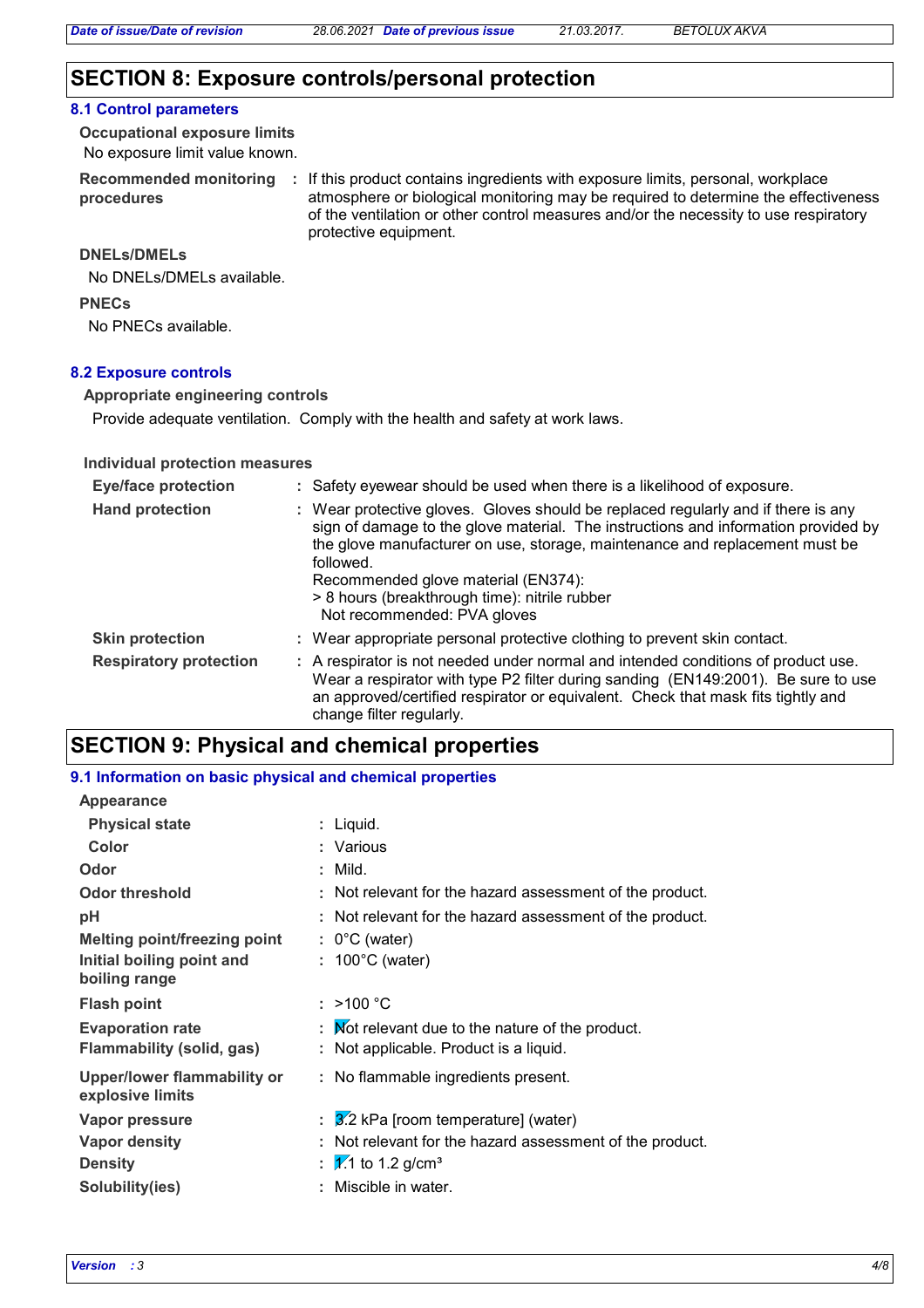| Date of issue/Date of revision                              | <b>Date of previous issue</b><br>28.06.2021              | 21.03.2017. | <b>BETOLUX AKVA</b> |  |
|-------------------------------------------------------------|----------------------------------------------------------|-------------|---------------------|--|
| Partition coefficient: n-octanol/: Mot applicable.<br>water |                                                          |             |                     |  |
| <b>Auto-ignition temperature</b>                            | : Mot relevant due to the nature of the product.         |             |                     |  |
| <b>Decomposition temperature</b>                            | : Not relevant for the hazard assessment of the product. |             |                     |  |
| <b>Viscosity</b>                                            | : Not relevant for the hazard assessment of the product. |             |                     |  |
| <b>Explosive properties</b>                                 | : No explosive ingredients present.                      |             |                     |  |
| <b>Oxidizing properties</b>                                 | : No oxidizing ingredients present.                      |             |                     |  |
| <b>Particle characteristics</b>                             |                                                          |             |                     |  |
| <b>Median particle size</b>                                 | : $\mathsf{M}\text{ot}$ applicable.                      |             |                     |  |
| 9.2 Other information                                       |                                                          |             |                     |  |

No additional information.

## **SECTION 10: Stability and reactivity**

| <b>10.1 Reactivity</b>                          | $\therefore$ See Section 10.5.                                                                                                                                |
|-------------------------------------------------|---------------------------------------------------------------------------------------------------------------------------------------------------------------|
| <b>10.2 Chemical stability</b>                  | : Stable under recommended storage and handling conditions (see Section 7).                                                                                   |
| 10.3 Possibility of<br>hazardous reactions      | : Under normal conditions of storage and use, hazardous reactions will not occur.                                                                             |
| <b>10.4 Conditions to avoid</b>                 | : Avoid extreme heat and freezing.                                                                                                                            |
| 10.5 Incompatible materials                     | : Keep away from the following materials to prevent strong exothermic reactions:<br>oxidizing agents<br>strong acids<br>strong alkalis                        |
| <b>10.6 Hazardous</b><br>decomposition products | : When exposed to high temperatures, hazardous decomposition products may be<br>produced, such as carbon monoxide and dioxide, smoke, oxides of nitrogen etc. |

## **SECTION 11: Toxicological information**

## **11.1 Information on toxicological effects**

There is no testdata available on the product itself.

The product is not classified as hazardous according to Regulation (EC) 1272/2008 as amended.

Long term exposure by inhalation may cause respiratory tract irritation. Prolonged or repeated contact can defat the skin and lead to irritation, cracking and/or dermatitis.

**Acute toxicity**

Not classified.

**Irritation/Corrosion**

Not classified.

**Sensitization**

**Not classified.** 

The product contains sensitizing substances mentioned in sections 2 and 3.

**Mutagenicity**

Not classified.

**Carcinogenicity**

Not classified.

**Reproductive toxicity**

Not classified.

**Teratogenicity**

Not classified.

**Specific target organ toxicity (single exposure)**

Not classified.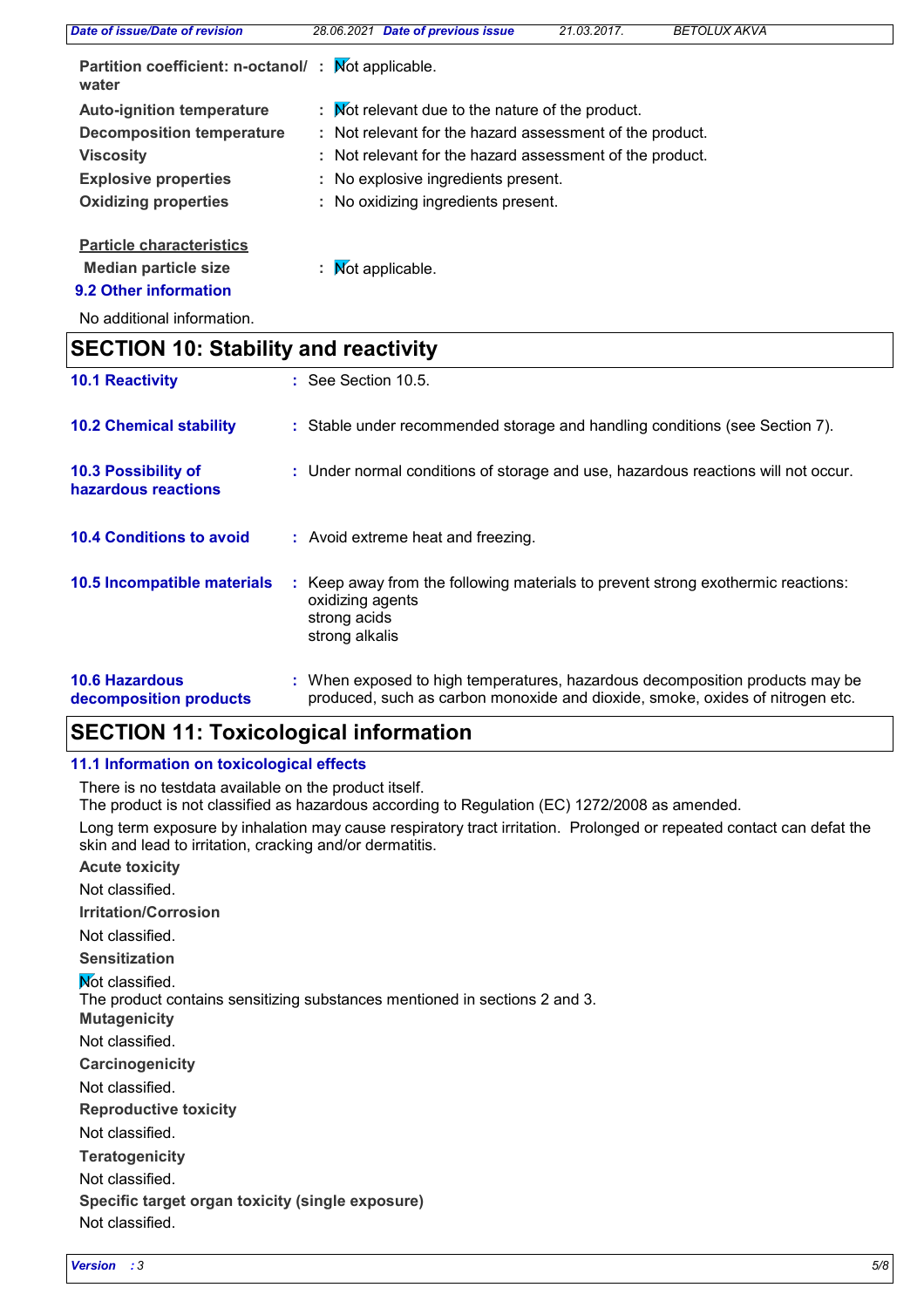*Date of issue/Date of revision 28.06.2021 Date of previous issue 21.03.2017. BETOLUX AKVA*

**Specific target organ toxicity (repeated exposure) Aspiration hazard** Not classified.

Not classified.

## **SECTION 12: Ecological information**

Ecological testing has not been conducted on this product. Do not allow to enter drains, water courses or soil.

The product is not classified as environmentally hazardous according to Regulation (EC) 1272/2008.

## **12.1 Toxicity**

| <b>Product/ingredient name</b>                   | <b>Result</b>        | <b>Species</b>               | <b>Exposure</b> |
|--------------------------------------------------|----------------------|------------------------------|-----------------|
| $\sqrt{1/2}$ -benzisothiazol-3(2H)-<br>one (BIT) | Acute EC50 0.36 mg/l | Algae - Skeletonema costatum | 72 hours        |
|                                                  | Acute LC50 0.74 mg/l | Fish                         | 96 hours        |

| 12.2 Persistence and<br>degradability                | : No specific data.   |
|------------------------------------------------------|-----------------------|
| <b>12.3 Bioaccumulative</b><br>potential             | $:$ No specific data. |
| <b>12.4 Mobility in soil</b><br>Soil/water partition | Not available.        |

| Soll/water partition<br>coefficient (Koc) | : Not available. |
|-------------------------------------------|------------------|
| <b>Mobility</b>                           | : Not available. |

## **12.5 Results of PBT and vPvB assessment**

This mixture does not contain any substances that are assessed to be a PBT or a vPvB.

#### **12.6 Other adverse effects :**

## **SECTION 13: Disposal considerations**

## **13.1 Waste treatment methods**

**Product**

**Methods of disposal :**

Remove as much product as possible from the tools before cleaning. Liquid residue must not be emptied into drains or sewage system, but handled in accordance with national regulations. Product residues should be left at special companies which have permission for gathering this kind of wastes.

#### **European waste catalogue (EWC)**

| Waste code                                                                                                                                                                                                   | <b>Waste designation</b> |  |  |
|--------------------------------------------------------------------------------------------------------------------------------------------------------------------------------------------------------------|--------------------------|--|--|
| 08 01 12<br>waste paint and varnish other than those mentioned in 08 01 11                                                                                                                                   |                          |  |  |
| If this product is mixed with other wastes, the original waste product code may no longer apply and the appropriate<br>code should be assigned. For further information, contact your local waste authority. |                          |  |  |
| Packaging                                                                                                                                                                                                    |                          |  |  |
|                                                                                                                                                                                                              |                          |  |  |

| <b>Methods of disposal</b> | Empty packaging should be recycled or disposed of in accordance with national<br>regulations. |
|----------------------------|-----------------------------------------------------------------------------------------------|
| <b>Special precautions</b> | : No additional information.                                                                  |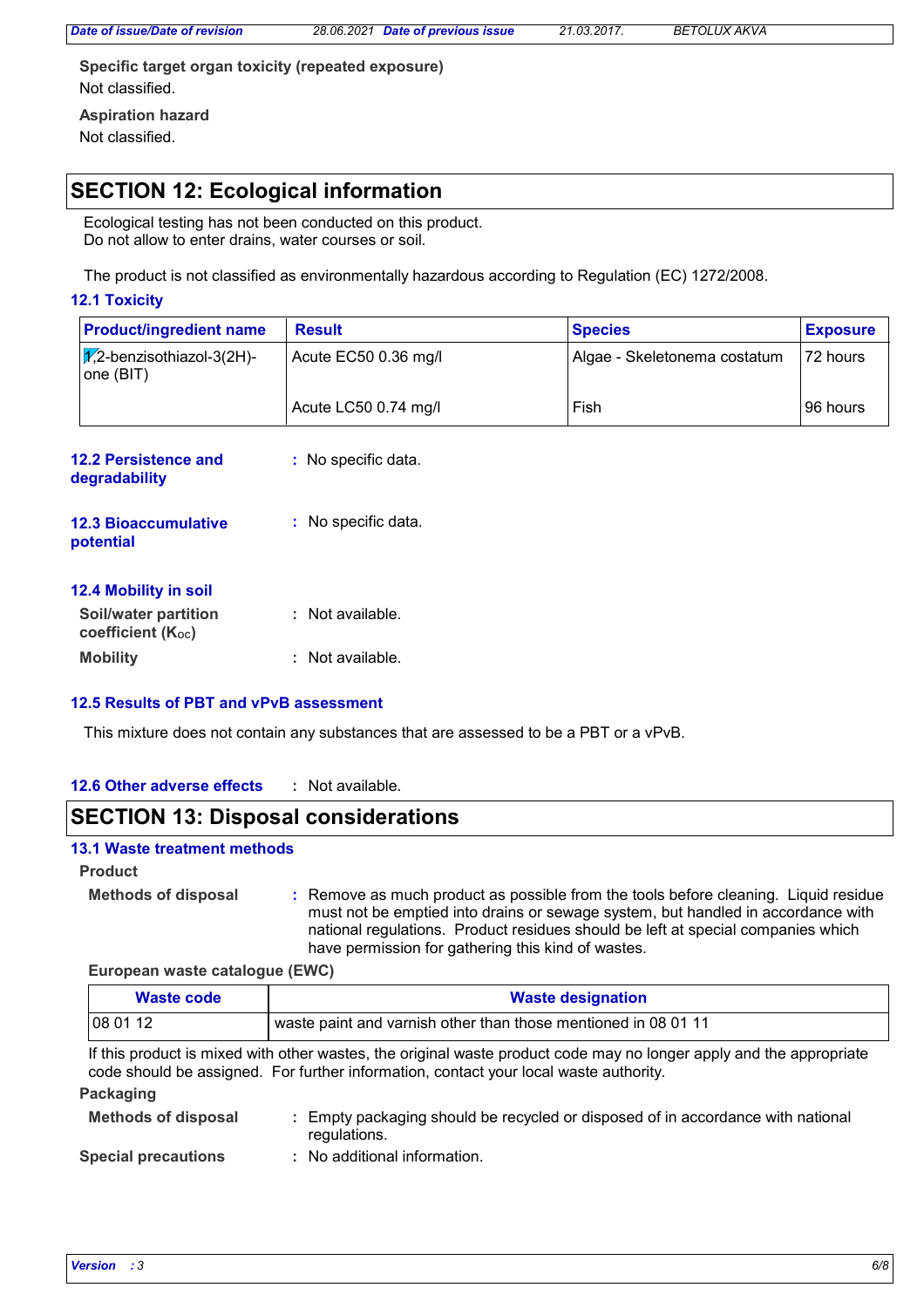## **SECTION 14: Transport information**

This product is not regulated for carriage according to ADR/RID, IMDG, IATA.

|                                                | <b>ADR/RID</b> | <b>IMDG</b>    | <b>IATA</b>    |
|------------------------------------------------|----------------|----------------|----------------|
| 14.1 UN number                                 | Not regulated. | Not regulated. | Not regulated. |
| 14.2 UN proper<br>shipping name                | $\blacksquare$ | -              |                |
| <b>14.3 Transport</b><br>hazard class(es)      | $\blacksquare$ | -              |                |
| 14.4 Packing<br>group                          |                | ۰              |                |
| 14.5<br><b>Environmental</b><br><b>hazards</b> | No.            | No.            | No.            |

#### **14.6 Special precautions for Transport within user's premises:** always transport in closed containers that are **: user** upright and secure. Ensure that persons transporting the product know what to do in the event of an accident or spillage.

#### **14.7 Transport in bulk according to IMO instruments**

## **SECTION 15: Regulatory information**

**:** Not available.

|                                                                         | 15.1 Safety, health and environmental regulations/legislation specific for the substance or mixture |
|-------------------------------------------------------------------------|-----------------------------------------------------------------------------------------------------|
| EU Regulation (EC) No. 1907/2006 (REACH)<br><b>Other EU regulations</b> |                                                                                                     |
| <b>Europe inventory</b>                                                 | $\mathcal{A}$ R least one component is not listed.                                                  |
| <b>Persistent Organic Pollutants</b><br>Not listed.                     |                                                                                                     |
| <b>VOC Directive</b>                                                    | : This product is in scope of Directive 2004/42/CE.                                                 |
| <b>15.2 Chemical Safety</b><br><b>Assessment</b>                        | : This product contains substances for which Chemical Safety Assessments are still<br>required.     |

## **SECTION 16: Other information**

|                          |  | $\triangledown$ Indicates information that has changed from previously issued version.           |
|--------------------------|--|--------------------------------------------------------------------------------------------------|
| <b>Abbreviations and</b> |  | $:$ ATE = Acute Toxicity Estimate                                                                |
| acronyms                 |  | CLP = Classification, Labelling and Packaging Regulation [Regulation (EC) No.<br>1272/2008]      |
|                          |  | DMEL = Derived Minimal Effect Level                                                              |
|                          |  | DNEL = Derived No Effect Level                                                                   |
|                          |  | EUH statement = CLP-specific Hazard statement                                                    |
|                          |  | PBT = Persistent, Bioaccumulative and Toxic                                                      |
|                          |  | PNEC = Predicted No Effect Concentration                                                         |
|                          |  | <b>RRN = REACH Registration Number</b>                                                           |
|                          |  | vPvB = Very Persistent and Very Bioaccumulative                                                  |
|                          |  | Dreasdure used to derive the eleccification cocordina to Deminition (EC) No. 1979/9000 [CLD/CUCI |

**Procedure used to derive the classification according to Regulation (EC) No. 1272/2008 [CLP/GHS]**

#### **Classification Justification**

Not classified.